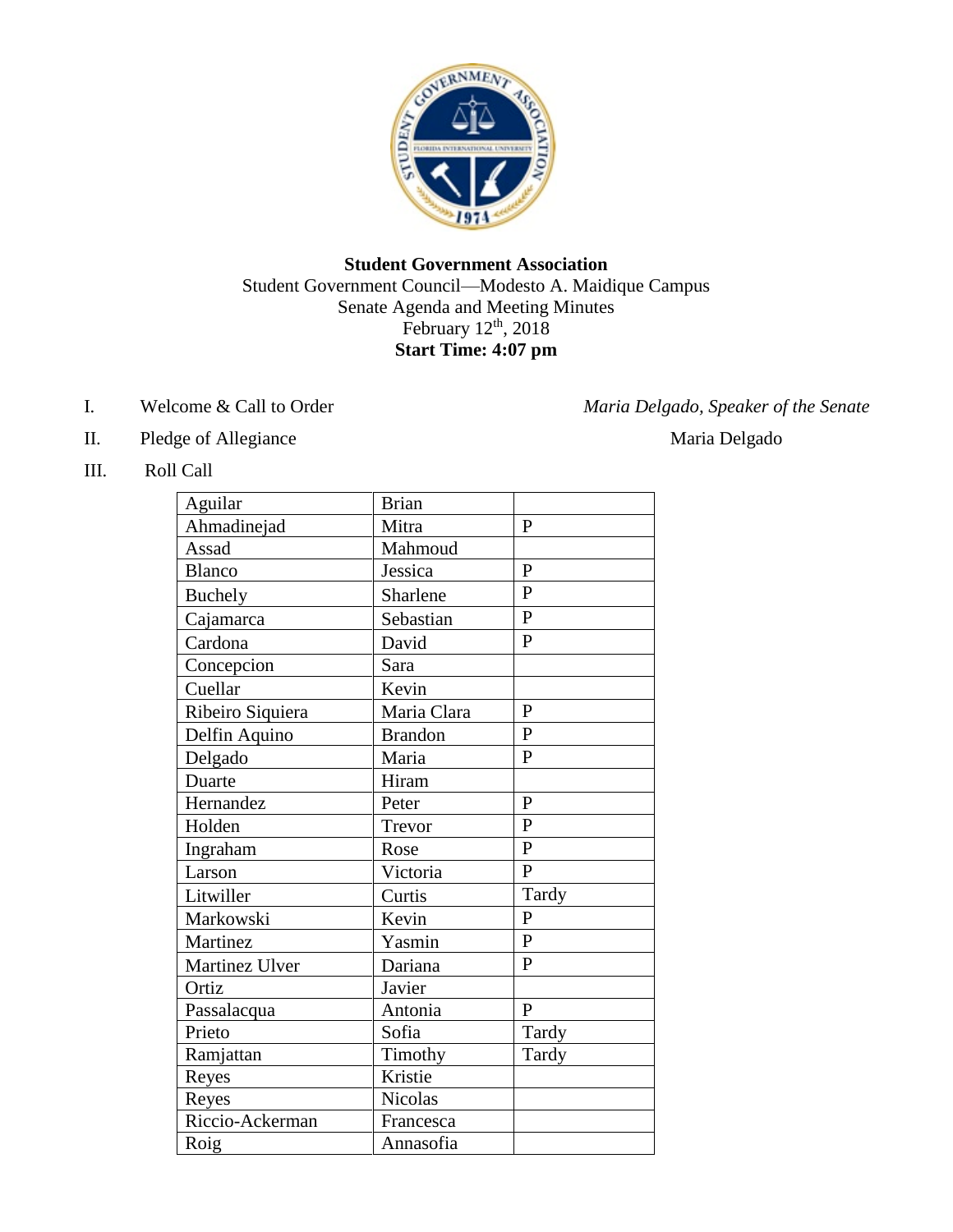| <b>Santos</b> | Samuel        |  |
|---------------|---------------|--|
| Sardinas      | Allison       |  |
| Toussaint     | Cassidie-Anne |  |
| Vargas        | Paulo         |  |
| Vera          | Bertha        |  |
| Watson        | Aujanae       |  |
| 23/35         |               |  |

# IV. Approval of the minutes

A. Senator Passalacqua moves to approve last week's minutes. Senator Larson seconds. Motion passes.

## V. Old Business

### VI. New Business

## A. Internal Affairs – Hiram Duarte trial

- B. Election of the CASE Senator
	- 1. Senator Toussaint moves to table the election of the CASE Senator. Senator Larson seconds. Motion passes.
- C. Senator Hernandez moves to add confirmation of Secretary of Academic and Health. Senator Martinez seconds. Motion passes.
	- 1. Senator Hernandez moves to end question and answer period. Senator Larson seconds.

Motion passes.

| Aguilar          | <b>Brian</b>   |              |
|------------------|----------------|--------------|
| Ahmadinejad      | Mitra          | Y            |
| Assad            | Mahmoud        |              |
| <b>Blanco</b>    | Jessica        | Y            |
| Buchely          | Sharlene       | Y            |
| Cajamarca        | Sebastian      | Y            |
| Cardona          | David          | Y            |
| Concepcion       | Sara           |              |
| Cuellar          | Kevin          |              |
| Ribeiro Siquiera | Maria Clara    | Y            |
| Delfin Aquino    | <b>Brandon</b> | Y            |
| Delgado          | Maria          | Y            |
| Duarte           | Hiram          |              |
| Hernandez        | Peter          | Y            |
| Holden           | Trevor         | Y            |
| Ingraham         | Rose           | $\mathbf{A}$ |
| Larson           | Victoria       | Y            |
| Litwiller        | Curtis         |              |
| Markowski        | Kevin          | Y            |